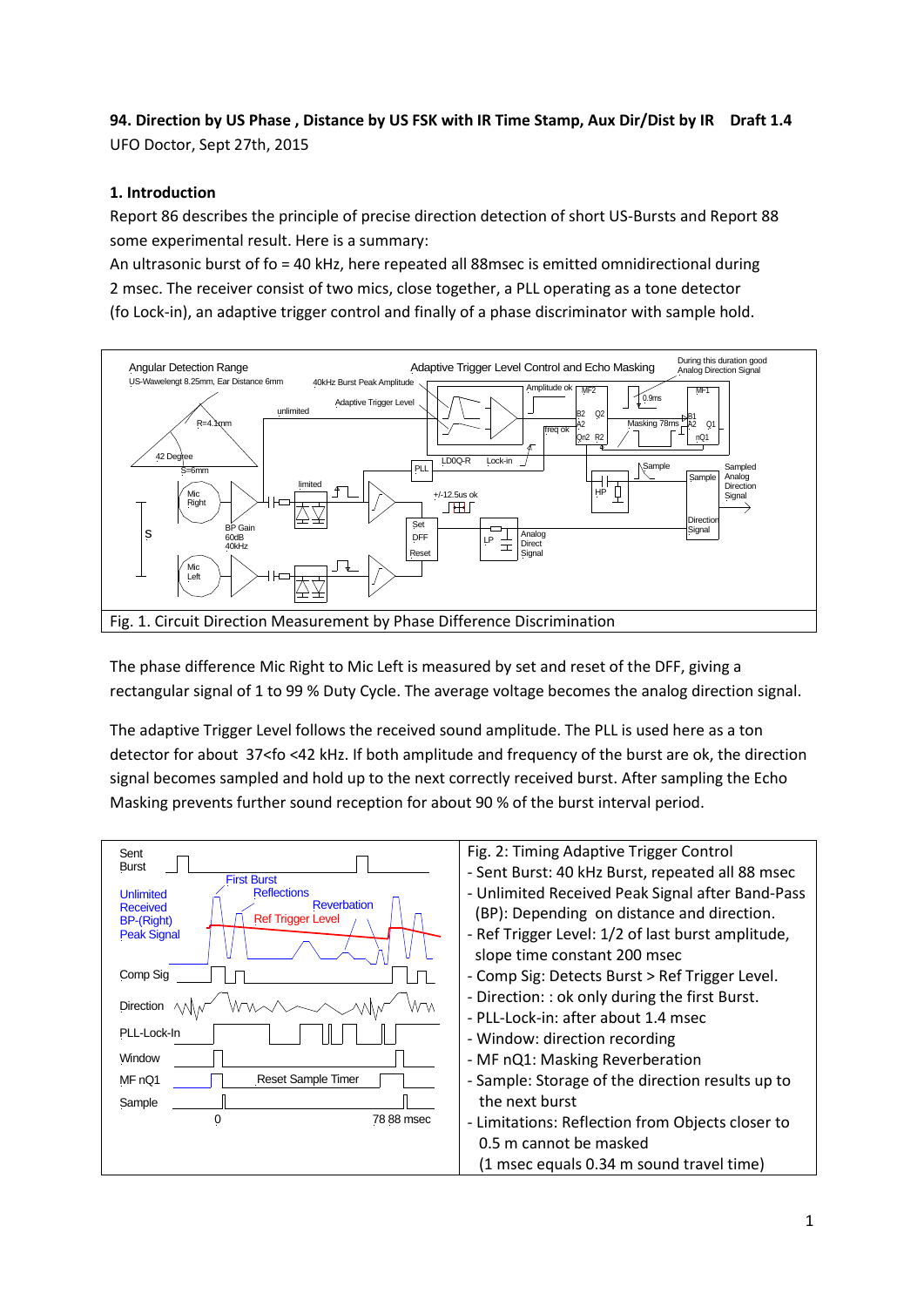### **2. Indoor stationary experimental results**





### **3. Indoor experimental results with slowly rotating receiver**

## **4. Further experiments for direction and distance measurement**

We will generate an US-Burst of f1 = 38 kHz during 3 msec for direction measurement as shown above, followed by f2 = 41 kHz during 2 msec for distance measurement (FSK, PLL, 5mm accuracy). The synchronization is planned now by the stop of the Opto IR t<sup>^2</sup> ramp, which will give also an information about the valid direction range.

Next tasks:

- Measuring Period: about 132 msec (6 x 22 msec of the RC repetition rate) but HERE NO RC SYNCHRONIZATION for this Sensor performance investigation.
- Proposal for this FSK Burst 38/41 kHz during 5 msec (3 msec f1, followed 2 msec f2)
- Proposal for a fast PWM, 1 to 50 % duty cycle, within about 25 msec (max 50 msec), beginning after the Ultrasound FSK, IR-Frequency at least 2 kHz.
- Proposal to enable the optical proximity sensor (not shown here), during 25 msec after PWM.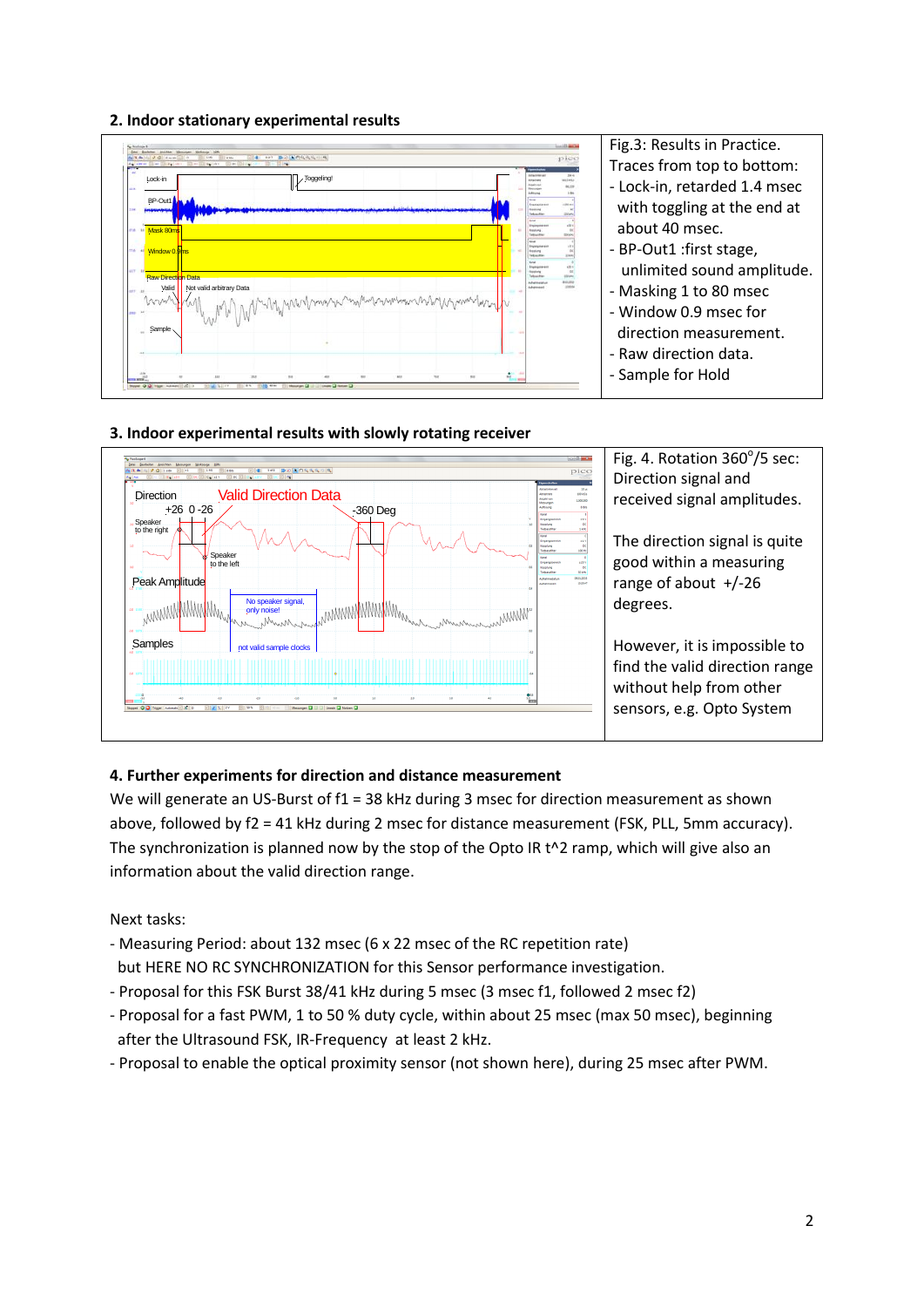



Ultrasound Direction Detection:

The original information is a quite linear PWM with 40 kHz or 25usec Period,

1 % D.C. = left, 99 % D.C. = right.

The analog direction signal (see Fig. 5, top trace) is the LP filtered averaged amplitude of this PWM. However, there is no possibility to identify the valid direction range by rotation.

Opto Direction Detection

At present there is no experimental opto data available, work is still in progress! But we may assume:

- Clear opto maximum amplitude left eye at about -40<sup>0</sup> and right eye at about +40<sup>0</sup>
- Broad opto direction range, but not linear.
- Clear valid direction range detection by rotation clockwise and reverse.